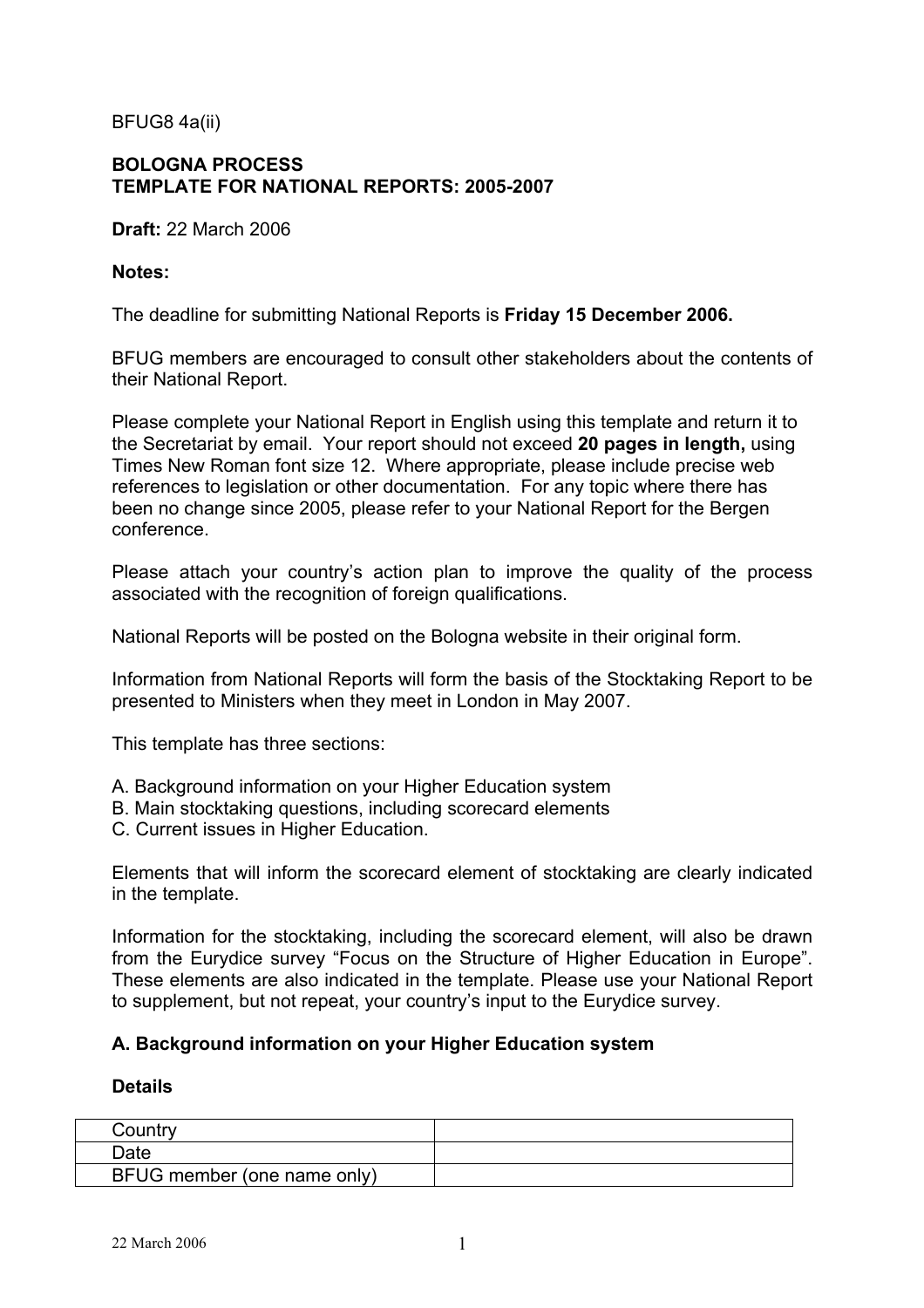| Position                   |  |
|----------------------------|--|
| Email address              |  |
| Contributors to the report |  |

#### **Main achievements since Bergen**

1. Describe the important developments relating to the Bologna Process, including legislative reforms, since Bergen.

#### **National organisation**

2. Describe any changes since Bergen in the structure of public authorities responsible for higher education, the main agencies/bodies in higher education and their roles.

Please include:

- whether higher education institutions (HEIs) report to /are overseen by different ministries
- how funds are allocated to HEIs
- areas for which HEIs are autonomous and self governing.

3. Describe any changes since Bergen to the institutional structure

Please include:

- the number of public/private HEIs
- are there different types of institutions delivering higher education (i.e. academic/professional, university/non-university etc.)
- the number/percentage of students admitted in academic session 2006- 2007 to each type of institution
- the extent to which different types institutions are covered by the same regulations.

#### **Partnership**

4. Describe the structure which oversees the implementation of the Bologna Process in your country.

Please include:

- the membership and role of any national Bologna group (for example policy committee, promoters' group)
- the membership and role of students, staff trade unions, business and social partners in any national Bologna Group.

5. Describe the arrangements for involving students and staff trade union/representative bodies in the governance of HEIs.

Please include: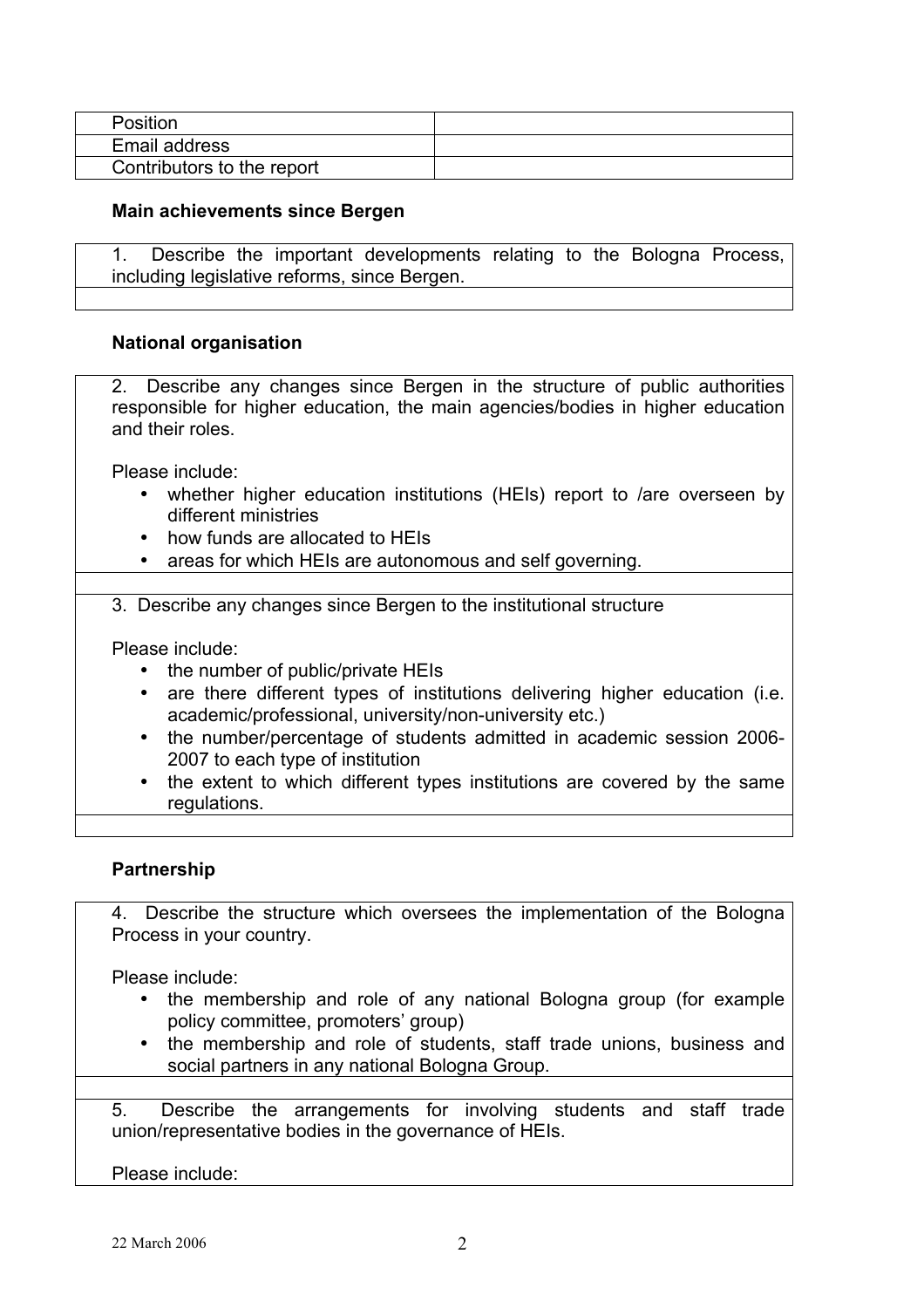- precise references (preferably with web links) to any legislation (or equivalent) in place to ensure students and staff are represented on HEI governing bodies
- the role of students in the governance of HEIs
- the role of staff trade union/representative bodies in the governance of HEIs.

6. Describe the measures in place to ensure the co-operation of business and social partners within the Bologna Process.

# **B. Main stocktaking questions, including scorecard elements**

### **Degree system**

(Scorecard and Eurydice)

Stage of implementation of the first and second cycle.

7. Describe the progress made towards introducing the first and second cycle.

Please include:

• the percentage of students below doctoral level enrolled in the two cycle degree system in 2006/07.

( Eurydice )

Stage of implementation of the third cycle

8. Describe the progress made towards implementing doctoral studies as the third Bologna cycle.

Please include:

- the percentage of structured doctoral programmes
- the normal length of full-time doctoral studies
- the elements that are included in doctoral study programmes, e.g. do they include taught courses or independent research only
- the supervisory and assessment procedures for doctoral studies
- are doctoral studies included in your country's qualifications framework and are they linked to learning outcomes
- are interdisciplinary training and the development of transferable skills integrated in doctoral studies
- are credit points used in measuring workload in doctoral studies.

(Scorecard and Eurydice )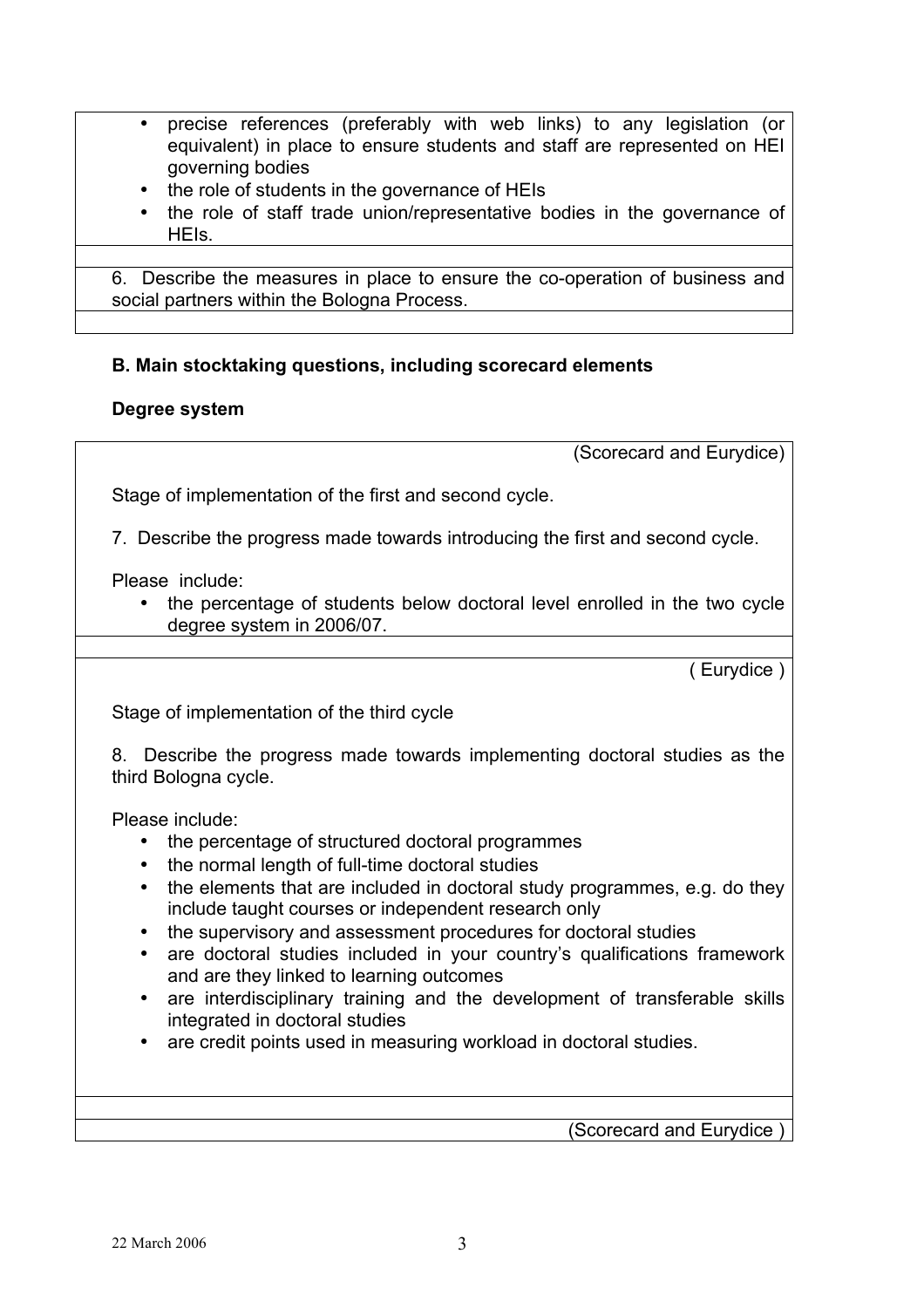$Access<sup>1</sup>$  to the next cycle

9. Describe the arrangements for access between the first and second cycles and second and third cycles.

Please include:

- the percentage of first cycle qualifications that give access to the second cycle
- if appropriate, the percentage of first cycle qualifications that give access to the third cycle
- the percentage of first cycle qualifications that give access to both the second and third cycles
- the percentage of second cycle qualifications that give access to the third cycle
- specify any first cycle qualifications that do not give access to the second cycle
- specify any second cycle qualifications that do not give access to the third cycle.
- Specify any examples where bridging courses are necessary to transfer between cycles in the same subject area
- any measures planned to remove obstacles between cycles.

(Scorecard and Eurydice )

Implementation of national qualifications framework

10. Describe the stage of implementation of the national qualifications framework to align with the overarching Framework for Qualifications of the EHEA<sup>2</sup>.

Please include:

- the stage of development of your national qualifications framework (for example has a working group been established; have national outcomesbased descriptors of the main types of qualifications been prepared)
- the extent to which your national qualifications framework is in line with the Framework for Qualifications of the EHEA
- the role of stakeholders in the development of your national qualifications framework.

11. What measures are being taken to increase the employability of graduates with bachelor qualifications?

Please include where possible:

 $<sup>1</sup>$  Access as defined in the Lisbon Recognition Convention. Access: the right of qualified</sup> candidates to apply and be considered for admission to higher education.

<sup>&</sup>lt;sup>2</sup> A Framework for Qualifications of the EHEA: http://www.bologna-bergen2005.no/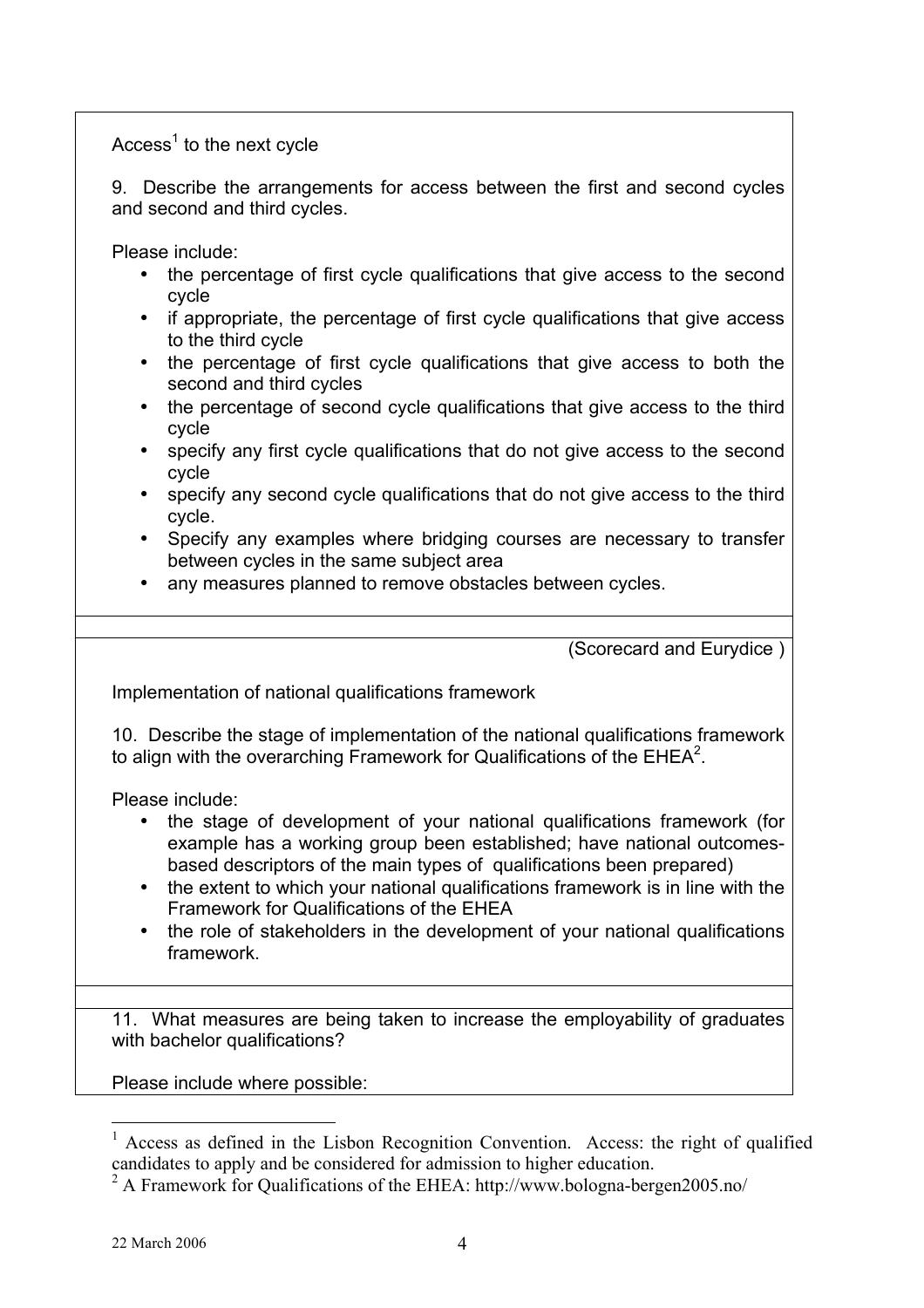- the percentage of first cycle graduates who found employment after graduating in 2005/06
- the percentage of first cycle graduates who continued into the second or third cycles in 2005/06
- the extent to which this is expected to change in 2006/2007.

### **Quality assurance**

(Scorecard and Eurydice)

National implementation of the Standards and Guidelines for  $QA$  in the  $EHEA<sup>3</sup>$ 

12. To what extent is your national system of QA already aligned with the Standards and Guidelines for QA in the EHEA?

Please include:

- the stage of implementation of the national quality assurance system in line with the Standards and Guidelines for QA in the EHEA
- any action that has been taken to ensure the national quality assurance system is in line with the Standards and Guidelines for QA in the EHEA
- any action planned to ensure the national quality assurance system is in line with the standards and guidelines for QA in the EHEA.

(Scorecard and Eurydice) Stage of development of external quality assurance system 13. Describe the quality assurance system operating in your country. Please include: • the stage of implementation of your external quality assurance system • the scope of your external quality assurance system: does it operate at a national level; does it cover all higher education $4$ • which of the following elements are included in your external quality assurance system: o internal assessment o external review o publication of results  $\circ$  peer review of the national agency(ies) according to the Standards and Guidelines for QA in the EHEA.

 <sup>3</sup> http://www.enqa.net/files/BergenReport210205.pdf

<sup>&</sup>lt;sup>4</sup> higher education: all types of courses of study or sets of courses of study, training or training for research at the post secondary level which are recognised by the relevant authorities as belonging to a country's higher education system.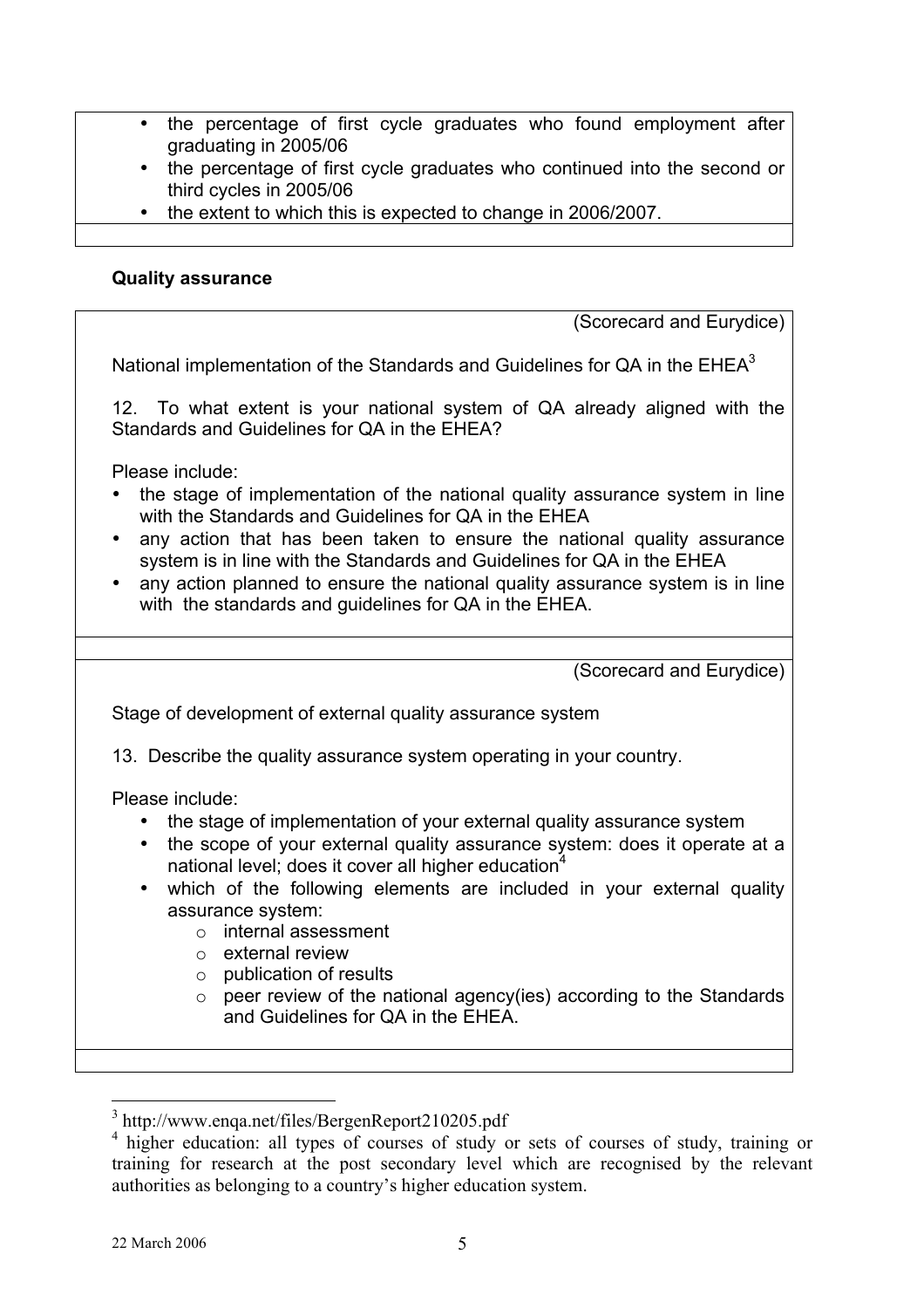(Scorecard and Eurydice)

Level of student participation

14. Describe the level of student participation in your national quality assurance system.

Please include:

- whether students are included in the following aspects of quality assurance:
	- o the governance of national agencies for QA
	- o as full members or observers in external review teams
	- o as part of the decision making process for external reviews
	- o in the consultation process during external reviews (eg arrangements for external reviewers to consult with students)
	- $\circ$  in internal evaluations.

(Scorecard and Eurydice)

Level of international participation

15. Describe the level of international participation in your national quality assurance system.

Please include:

- whether there is international participation in the following aspects of quality assurance
	- o the governance of national agencies for quality assurance
	- o the external evaluation of national quality assurance agencies
	- $\circ$  teams for external review
	- o membership of ENQA
	- o membership of any other international network.

### **Recognition of degrees and study periods**

(Scorecard and Eurydice )

Stage of implementation of diploma supplement

16. Describe the stage of implementation of the diploma supplement in your country.

Please include:

- the percentage of students graduating in 2007 who will receive a Diploma **Supplement**
- which of the following apply to Diploma Supplements issued in your country: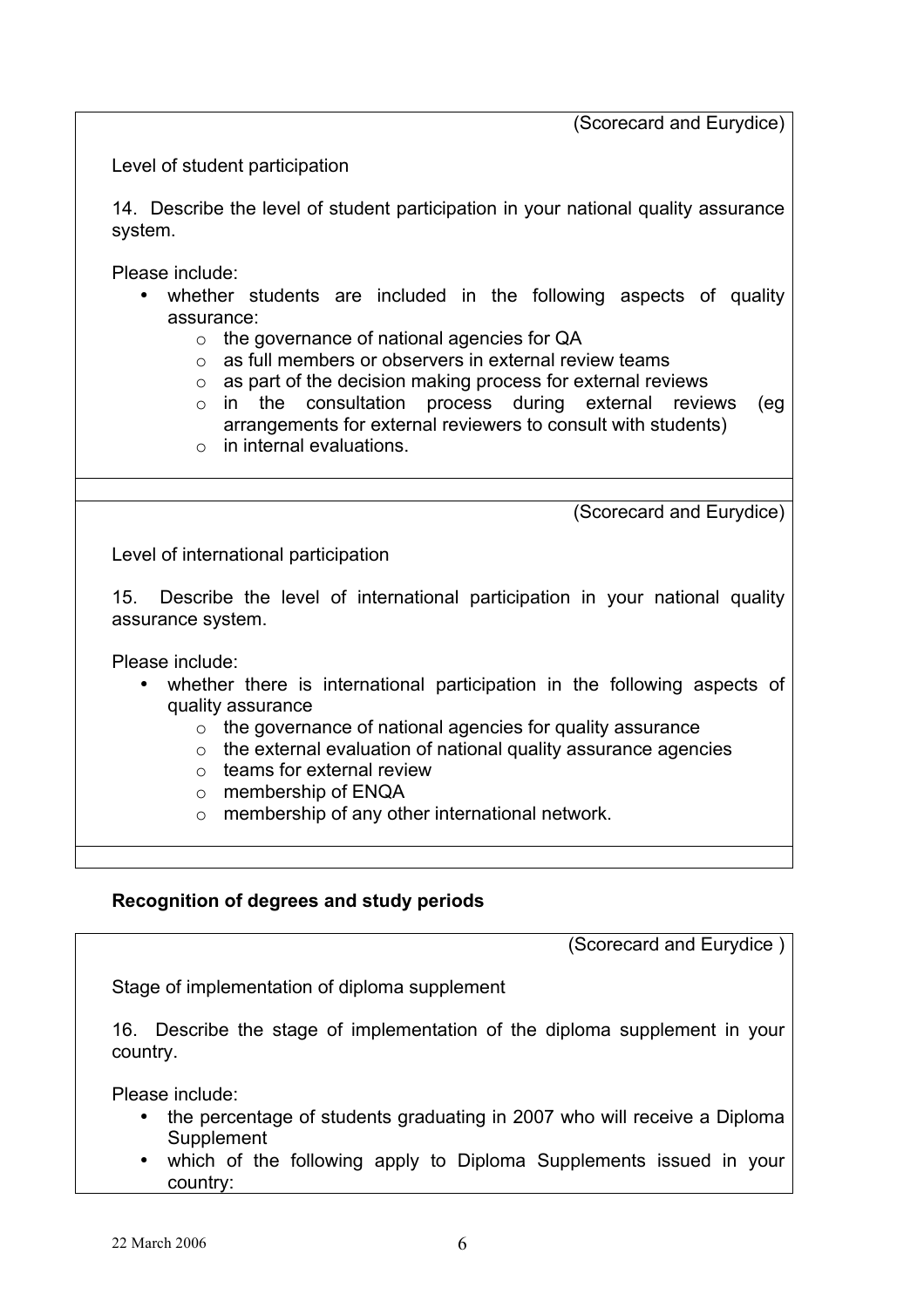|  | $\circ$ issued in a widely spoken European language |  |
|--|-----------------------------------------------------|--|
|--|-----------------------------------------------------|--|

- o free of charge
- o automatically
- o correspond to the EU/CoE/UNESCO Diploma Supplement format.

(Scorecard)

National implementation of the principles of the Lisbon Recognition Convention

17. Describe the stage of implementation of the main principles and later supplementing documents<sup>5</sup> of the Lisbon Recognition Convention.

Please include:

- whether your country has ratified the convention (including depositing ratification instrument at either CoE or UNESCO)
- whether national legislation has been reviewed against the main principles of the convention
- which of the following principles are included in national legislation
	- o applicants' right to fair assessment
	- o recognition if no substantial differences can be proven
	- o demonstration of substantial differences, where recognition is not granted
	- o provision of information about your country's HE programmes and institutions
- whether you have a fully operational ENIC
- any action being taken to ratify or fully implement the convention.

(Scorecard and Eurydice)

Stage of implementation of ECTS

18. Describe the credit and accumulation system operating in your country.

Please include:

- the stage of implementation of ECTS in 2007
- the percentage of first and second cycle programmes using ECTS in 2007
- how any other credit or accumulation system in use relates to ECTS: is it compatible with ECTS; what is the ratio between national and ECTS credits.

19. Has your country produced a national plan to improve the quality of the process associated with the recognition of foreign qualifications? If so, give a

<sup>&</sup>lt;sup>5</sup> Recommendation on the Criteria and Procedures for Recognition (2001); Recommendation on the Recognition of Joint Degrees (2004); Code of Good Practice in the Provision of Transnational Education (2001)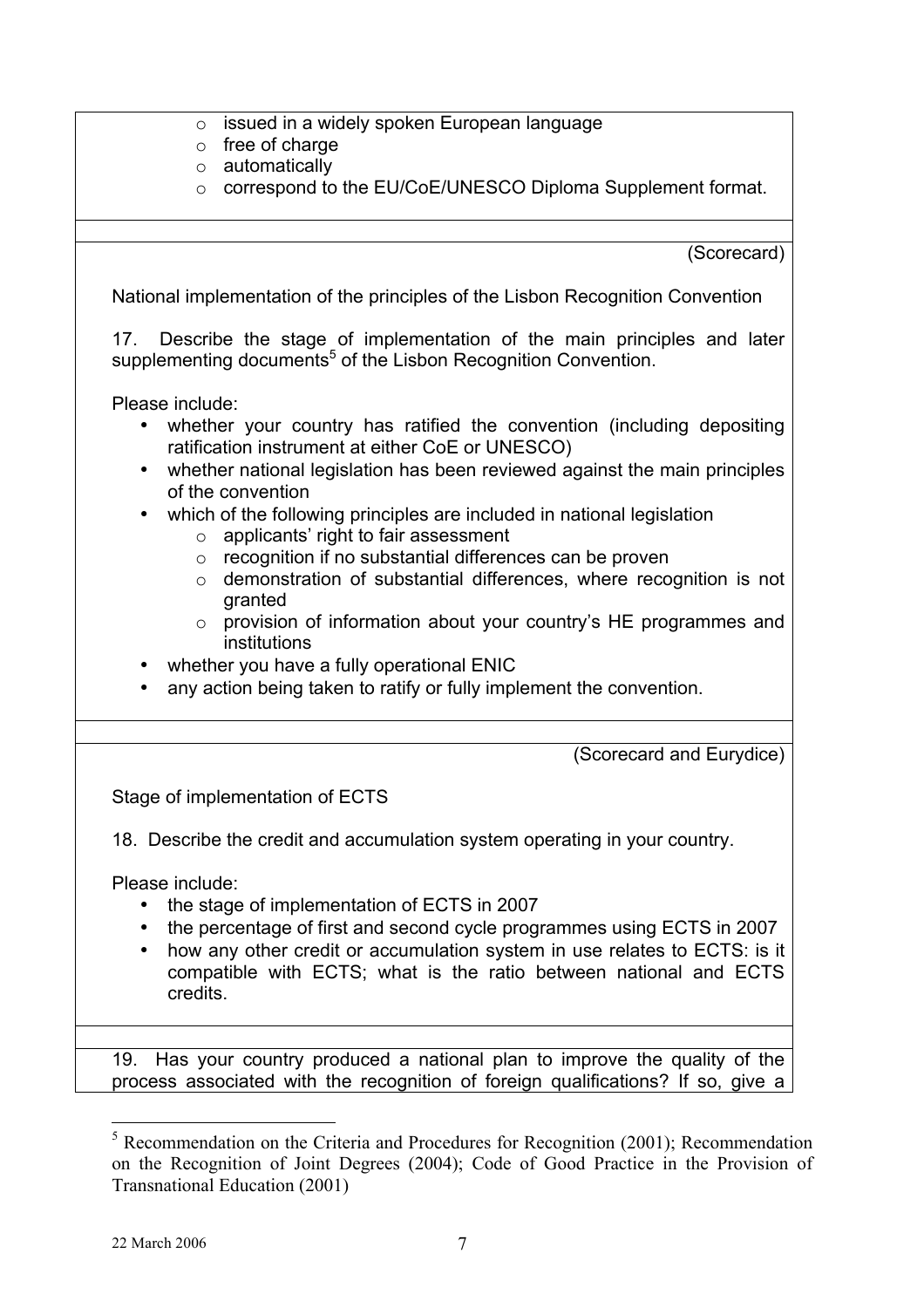brief description of the plan and attach a copy.

## **Lifelong Learning**

(Scorecard)

Recognition of prior learning

20. Describe the measures in place to recognise prior learning, including non-formal and informal learning.

Please include:

- the stage of development of any procedures or national guidelines to recognise prior learning
- a description of any procedures or national guidelines for assessing prior learning as a basis for entry to HE
- a description of any procedures or guidelines for allocating credits as a basis of exemption from some programme requirements.

21. Describe legislative and other measures taken by your country to create opportunities for flexible learning paths in higher education.

Please include:

- any flexibility in entry requirements
- any flexible delivery methods
- any modular structures of programmes.

### **Joint degrees**

(Scorecard and Eurydice)

Establishment and recognition of joint degrees

22. Describe the legislative position on joint degrees in your country.

Please include:

- whether joint $6$  degrees are encouraged or at least permitted in national **legislation**
- whether joint degrees are permitted in all three cycles
- the percentage of students following joint degrees
- any action being taken to encourage or allow joint programmes.

 $6$  a joint degree is a single degree certificate awarded by two or more institutions, and where the single degree certificate is valid without being supplemented by any additional national degree certificate.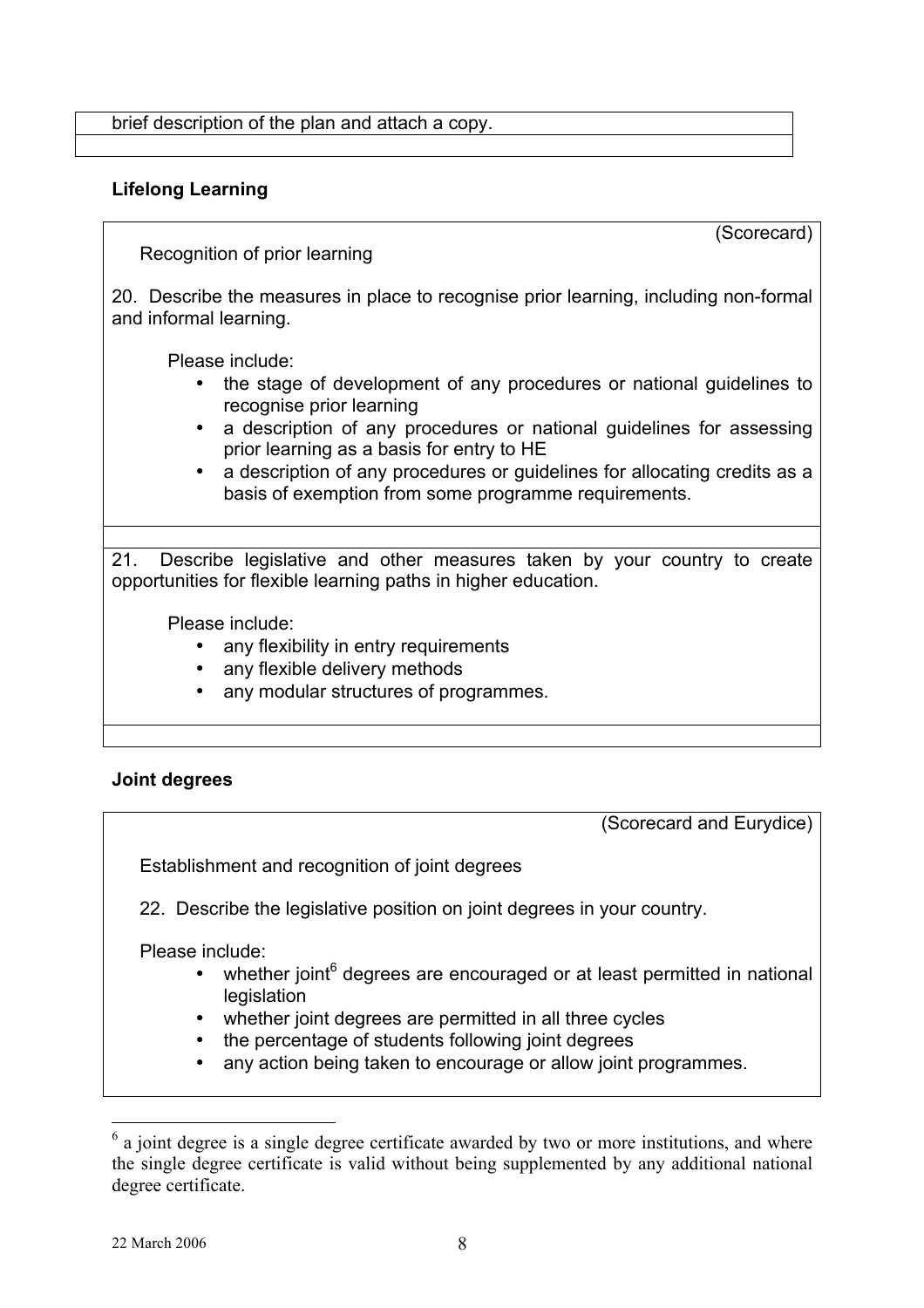# **C. Current issues in Higher Education**

### **Higher education and research**

23. Describe the relationship between higher education and research in your country - what percentage of research is carried out in HEIs; are any steps being taken to improve the synergy between HE and other research sectors.

24. What percentage of doctoral candidates take up research careers; are any measures being taken to increase the number of doctoral candidates taking up research careers?

### **The social dimension**

25. Describe any measures being taken in your country to widen access to quality higher education.

Please include:

- any financial or other measures to widen access in higher education amongst socially disadvantaged groups
- any measures in place to monitor the impact of policies to widen access to higher education, including results if possible
- any further measures planned, following evaluation of the widening access measures already in place.

26. Describe any measures to help students complete their studies without obstacles related to their social or economic background.

Please include:

- any guidance or counselling services and any other measures to improve retention
- any measures in place to monitor the impact of polices to improve retention, including results if possible
- any further measures planned, following evaluation of the retention measures already in place.

### **Mobility**

27. Describe any measures being taken in your country to increase student mobility.

Please include:

• any measures to increase inward mobility